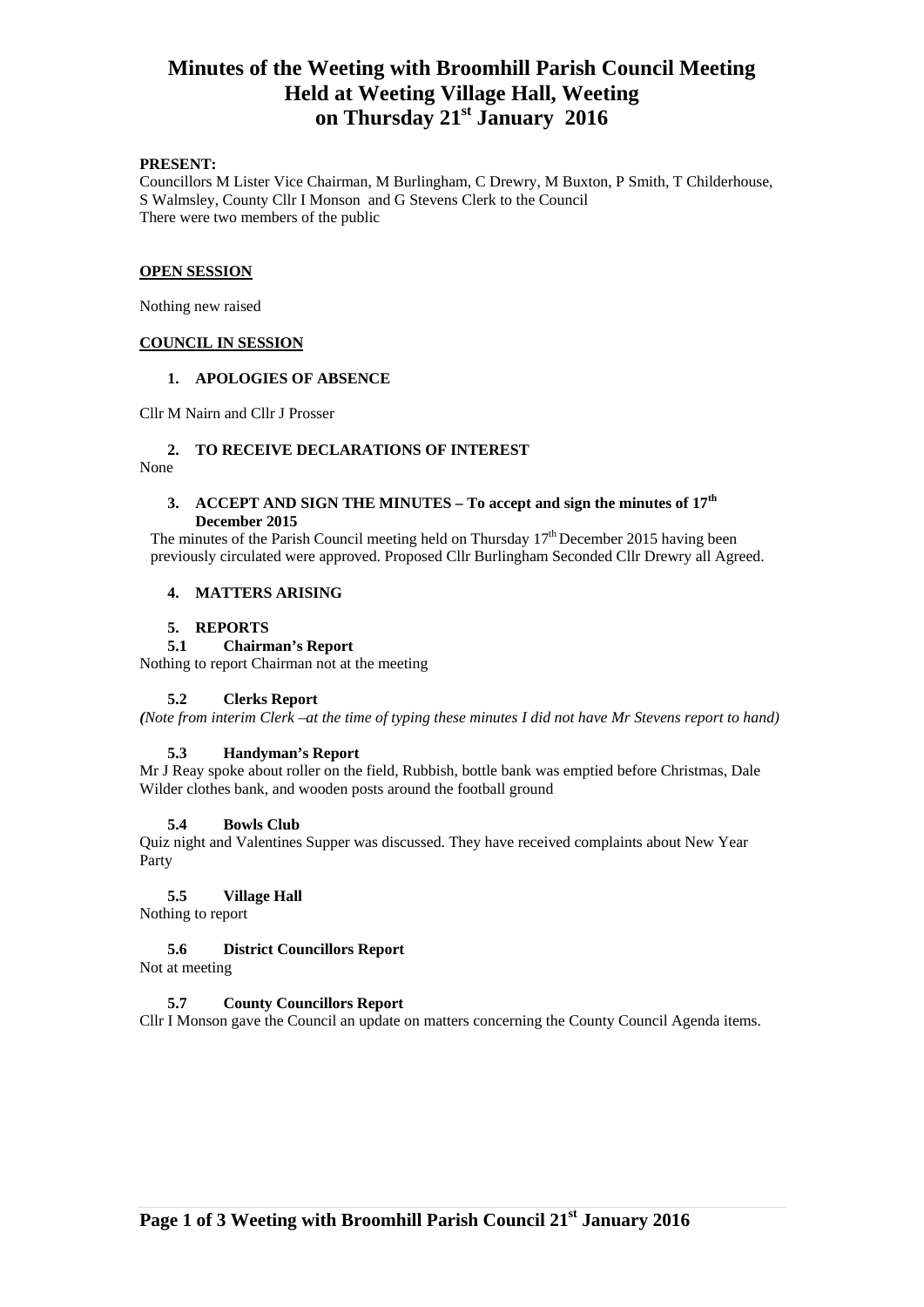# **Minutes of the Weeting with Broomhill Parish Council Meeting Held at Weeting Village Hall, Weeting on Thursday 21st January 2016**

# **6. AGENDA ITEMS**

# **6.1 To agree payment of accounts in accordance with budget – Receipts and Income**

| <b>PAYEE</b>                                  | <b>Net</b>                                                                              | <b>VAT</b>            | Gross    |
|-----------------------------------------------|-----------------------------------------------------------------------------------------|-----------------------|----------|
| E.On Energy (Street Lighting dd)              | 310.41                                                                                  | 62.08                 | 372.49   |
| E.On Energy (Parrott's Piece) (dd)            | 9.59                                                                                    | 0.48                  | 10.07    |
| E.On Energy (Football Pavilion)               | 12.24                                                                                   | 0.61                  | 12.85    |
| Westcotec                                     | 161.73                                                                                  | 32.35                 | 194.08   |
| Viridor dd                                    | 37.97                                                                                   | 7.59                  | 45.56    |
| <b>Admin Salary</b>                           | 671.70                                                                                  |                       | 671.70   |
| Out of pocket expenses                        | 15.55                                                                                   |                       | 15.55    |
| Administration (Tel, Broadband, Use of Office | 25.00                                                                                   |                       | 25.00    |
| Equipment $@E25.00$ per month)                |                                                                                         |                       |          |
| Handyman - Salary @ $65$ hrs @ $8.436$        | 548.34                                                                                  |                       | 548.34   |
| (£200 paid by direct debit £270.94 Cheque)    |                                                                                         |                       | (548.34) |
|                                               |                                                                                         |                       |          |
| Handyman - Out of pocket Expenses             | 29.37                                                                                   |                       | 29.37    |
| Post Office Counters (HMRC)                   | 94.60                                                                                   |                       | 94.60    |
| Terry Hawkins (Web Admin)                     | 30.00                                                                                   |                       | 30.00    |
| Elveden Estates (Christmas Tree)              | 145.00                                                                                  | 29.00                 | 174.00   |
| Village Hall Hire                             | 185.14                                                                                  |                       | 185.14   |
| TOPS Gardening Services (Grass cutting for    | 480.00                                                                                  |                       | 480.00   |
| <b>August and September)</b>                  |                                                                                         |                       |          |
| Delivery "Weeting Village Life"               | 92.73                                                                                   |                       | 92.73    |
| NORSE (Grass cutting in October) Awaiting     |                                                                                         |                       |          |
| Invoice                                       |                                                                                         |                       |          |
| Postprint                                     | 737.00                                                                                  |                       | 737.00   |
| Weeting Village Hall                          | 18.75                                                                                   |                       | 18.75    |
| Mrs. C. Drewry - Christmas Party (Children)   | 250.37                                                                                  |                       | 250.37   |
| Society of Local Council Clerks               | 118.00                                                                                  |                       | 118.00   |
| Weeting Village Hall (Children's Party)       | 30.00                                                                                   |                       | 30.00    |
| Ms. S. Walmsley, Bulbs for Memorial Garden    | 319.99<br>$\mathbf{1}$ $\mathbf{1}$ $\mathbf{2}$ $\mathbf{3}$ $\mathbf{5}$ $\mathbf{6}$ | $\bullet$ . $\bullet$ | 319.99   |

 Agreed. Proposed. Mrs M Burlingham, Seconded Mr M Smith **6.2 Receipts** 

| <b>Weeting Bowls Club</b> | £ 18.75   |
|---------------------------|-----------|
| Weeting Village Life      | £2,919.00 |